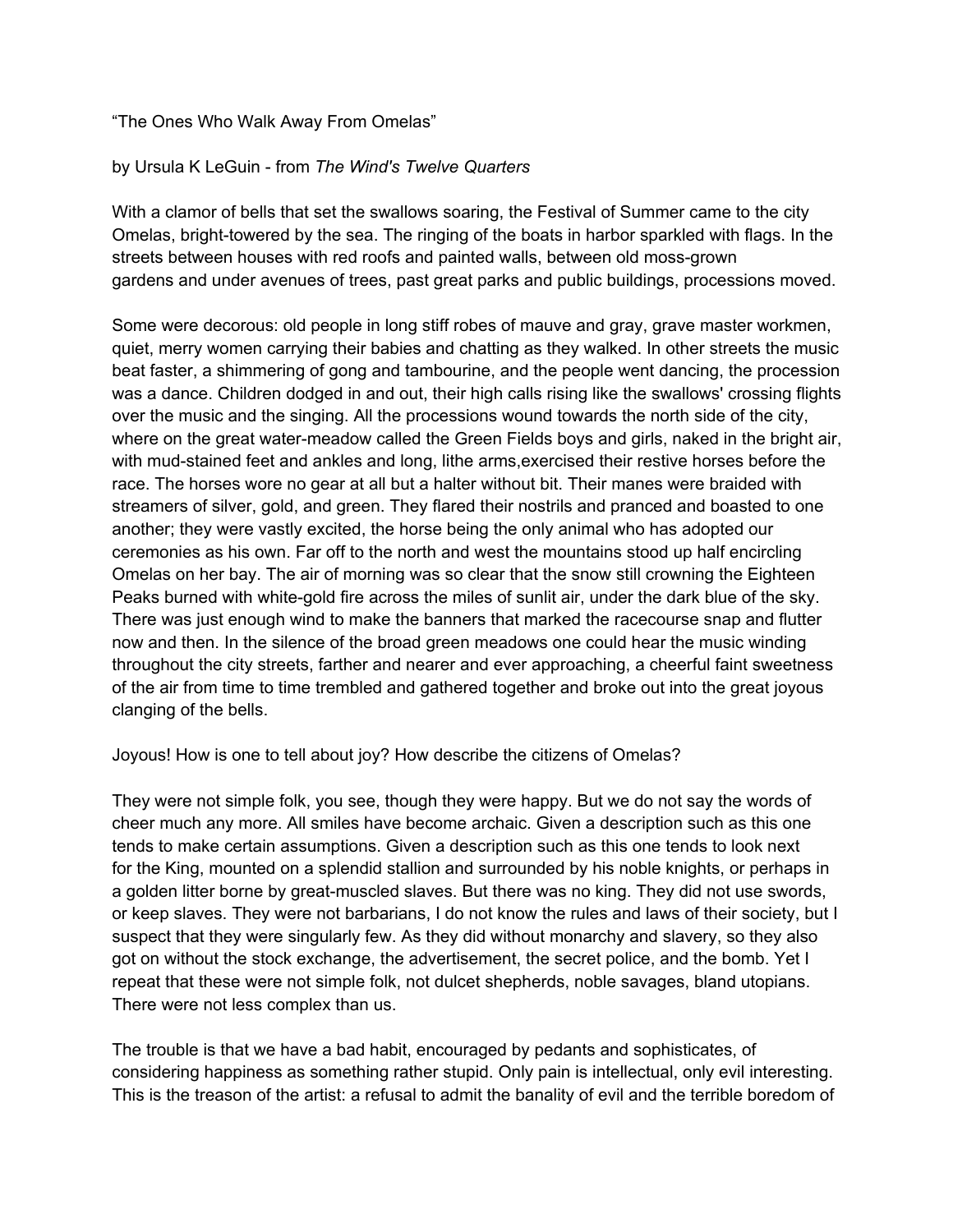pain. If you can't lick 'em, join 'em. If it hurts, repeat it. But to praise despair is to condemn delight, to embrace violence is to lose hold of everything else. We have almost lost hold; we can no longer describe happy man, nor make any celebration of joy. How can I tell you about the people of Omelas? They were not naive and happy children--though their children were, in fact, happy. They were mature, intelligent, passionate adults whose lives were not wretched. O miracle! But I wish I could describe it better. I wish I could convince you. Omelas sounds in my words like a city in a fairy tale, long ago and far away, once upon a time. Perhaps it would be best if you imagined it as your own fancy bids, assuming it will rise to the occasion, for certainly I cannot suit you all. For instance, how about technology? I think that there would be no cars or helicopters in and above the streets; this follows from the fact that the people of Omelas are happy people. Happiness is based on a just discrimination of what is necessary, what is neither necessary nor destructive, and what is destructive. In the middle category, however--that of the unnecessary but undestructive, that of comfort, luxury, exuberance, etc.- they could perfectly well have central heating, subway trains, washing machines, and all kinds of marvelous devices not yet invented here, floating light-sources, fuelless power, a cure for the common cold. Or they could have none of that: it doesn't matter. As you like it. I incline to think that people from towns up and down the coast have been coming to to Omelas during the last days before the Festival on very fast little trains and double-decked trams, and that the trains station of Omelas is actually the handsomest building in town, though plainer than the magnificent Farmers' Market. But even granted trains, I fear that Omelas so far strikes some of you as goody-goody. Smiles, bells, parades, horses, bleh. If so, please add an orgy. If an orgy would help, don't hesitate. Let us not, however, have temples from which issue beautiful nude priests and priestesses already half in ecstasy and ready to copulate with any man or woman, lover or stranger, who desires union with the deep godhead of the blood, although that was my first idea. But really it would be better not to have any temples in Omelas--at least, not manned temples. Religion yes, clergy no. Surely the beautiful nudes can just wander about, offering themselves like divine souffles to the hunger of the needy and the rapture of the flesh. Let them join the processions. Let tambourines be struck above the copulations, and the gory of desire be proclaimed upon the gongs, and (a not unimportant point) let the offspring of these delightful rituals be beloved and looked after by all. One thing I know there is none of in Omelas is guilt. But what else should there be? I thought at first there were no drugs, but that is puritanical. For those who like it, the faint insistent sweetness of *drooz* may perfume the ways of the city, *drooz* which first brings a great lightness and brilliance to the mind and limbs, and then after some hours a dreamy languor, and wonderful visions at last of the very arcane and inmost secrets of the Universe, as well as exciting the pleasure of sex beyond all belief; and it is not habit-forming. For more modest tastes I think there ought to be beer. What else, what else belongs in the joyous city? The sense of victory, surely, the celebration of courage. But as we did without clergy, let us do without soldiers. The joy built upon successful slaughter is not the right kind of joy; it will not do; it is fearful and it is trivial. A boundless and generous contentment, a magnanimous triumph felt not against some outer enemy but in communion with the finest and fairest in the souls of all men everywhere and the splendor of the world's summer: This is what swells the hearts of the people of Omelas, and the victory they celebrate is that of life. I don't think many of them need to take *drooz*.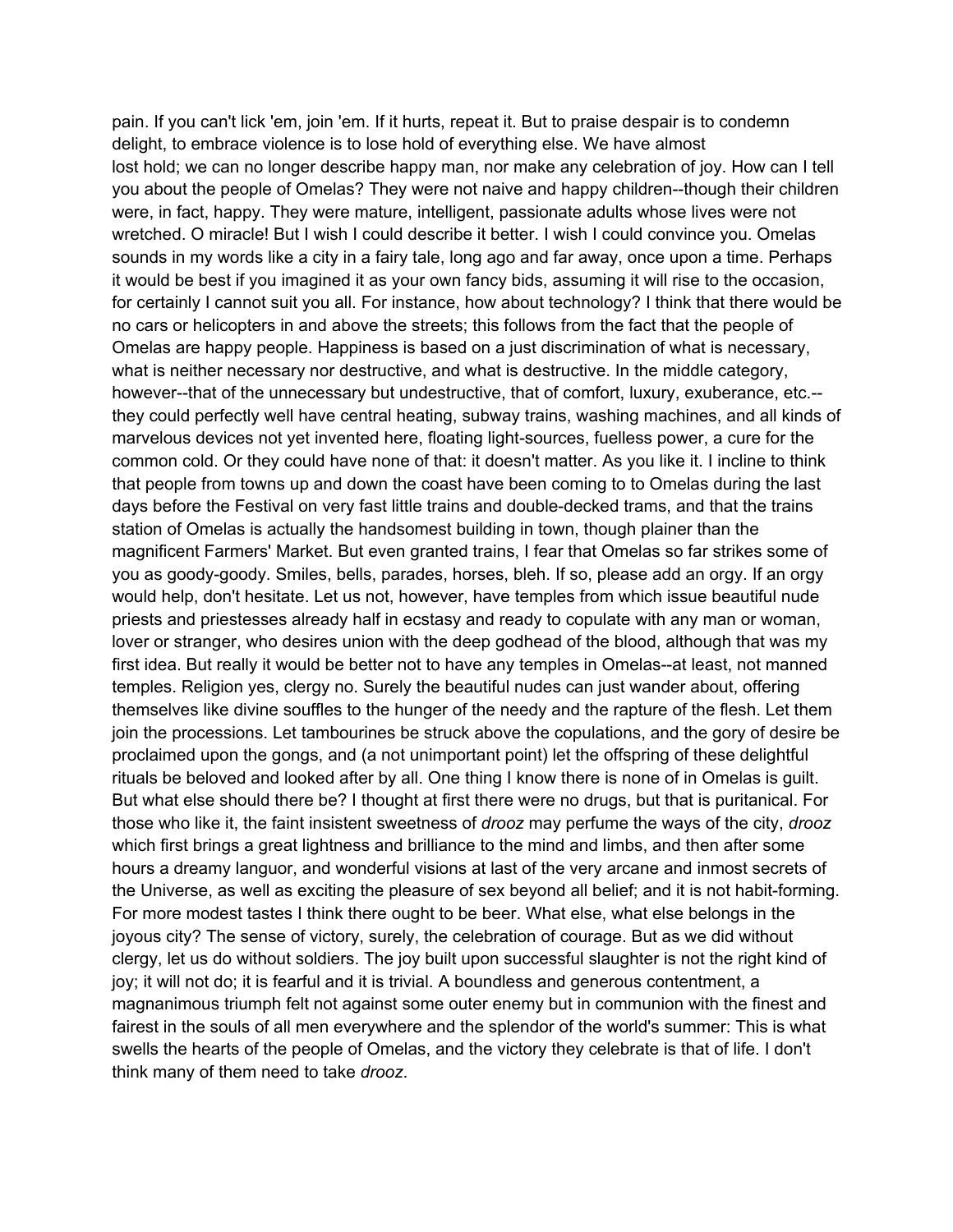Most of the processions have reached the Green Fields by now. A marvelous smell of cooking goes forth from the red and blue tents of the provisioners. The faces of small children are amiably sticky; in the benign gray beard of a man a couple of crumbs of rich pastry are entangled. The youths and girls have mounted their horses and are beginning to group around the starting line of the course. An old woman, small, fat, and laughing, is passing out flowers from a basket, and tall young men wear her flowers in their shining hair. A child of nine or ten sits at the edge of the crowd alone, playing on a wooden flute.

People pause to listen, and they smile, but they do not speak to him, for he never ceases playing and never sees them, his dark eyes wholly rapt in the sweet, thing magic of the tune.

He finishes, and slowly lowers his hands holding the wooden flute.

As if that little private silence were the signal, all at once a trumpet sounds from the pavilion near the starting line: imperious, melancholy, piercing. The horses rear on their slender legs, and some of them neigh in answer. Sober-faced, the young riders stroke the horses' necks and soothe them, whispering. "Quiet, quiet, there my beauty, my hope..." They begin to form in rank along the starting line. The crowds along the racecourse are like a field of grass and flowers in the wind. The Festival of Summer has begun.

Do you believe? Do you accept the festival, the city, the joy? No? Then let me describe one more thing.

In a basement under one of the beautiful public buildings of Omelas, or perhaps in the cellar of one of its spacious private homes, there is a room. It has one locked door, and no window. A little light seeps in dustily between cracks in the boards, secondhand from a cobwebbed window somewhere across the cellar. In one corner of the little room a couple of mops, with stiff, clotted, foul-smelling heads, stand near a rusty bucket. The floor is dirt, a little damp to the touch, as cellar dirt usually is.

The room is about three paces long and two wide: a mere broom closet or disused tool room. In the room, a child is sitting. It could be a boy or a girl. It looks about six, but actually is nearly ten. It is feeble-minded. Perhaps it was born defective, or perhaps it has become imbecile through fear, malnutrition, and neglect. It picks its nose and occasionally fumbles vaguely with its toes or genitals, as it sits hunched in the corner farthest from the bucket and the two mops. It is afraid of the mops. It finds them horrible. It shuts its eyes, but it knows the mops are still standing there; and the door is locked; and nobody will come. The door is always locked; and nobody ever comes, except that sometimes--the child has no understanding of time or interval--sometimes the door rattles terribly and opens, and a person, or several people, are there. One of them may come in and kick the child to make it stand up. The others never come close, but peer in at it with frightened, disgusted eyes. The food bowl and the water jug are hastily filled, the door is locked; the eyes disappear. The people at the door never say anything, but the child, who has not always lived in the tool room, and can remember sunlight and its mother's voice, sometimes speaks. "I will be good, " it says. "Please let me out. I will be good!" They never answer. The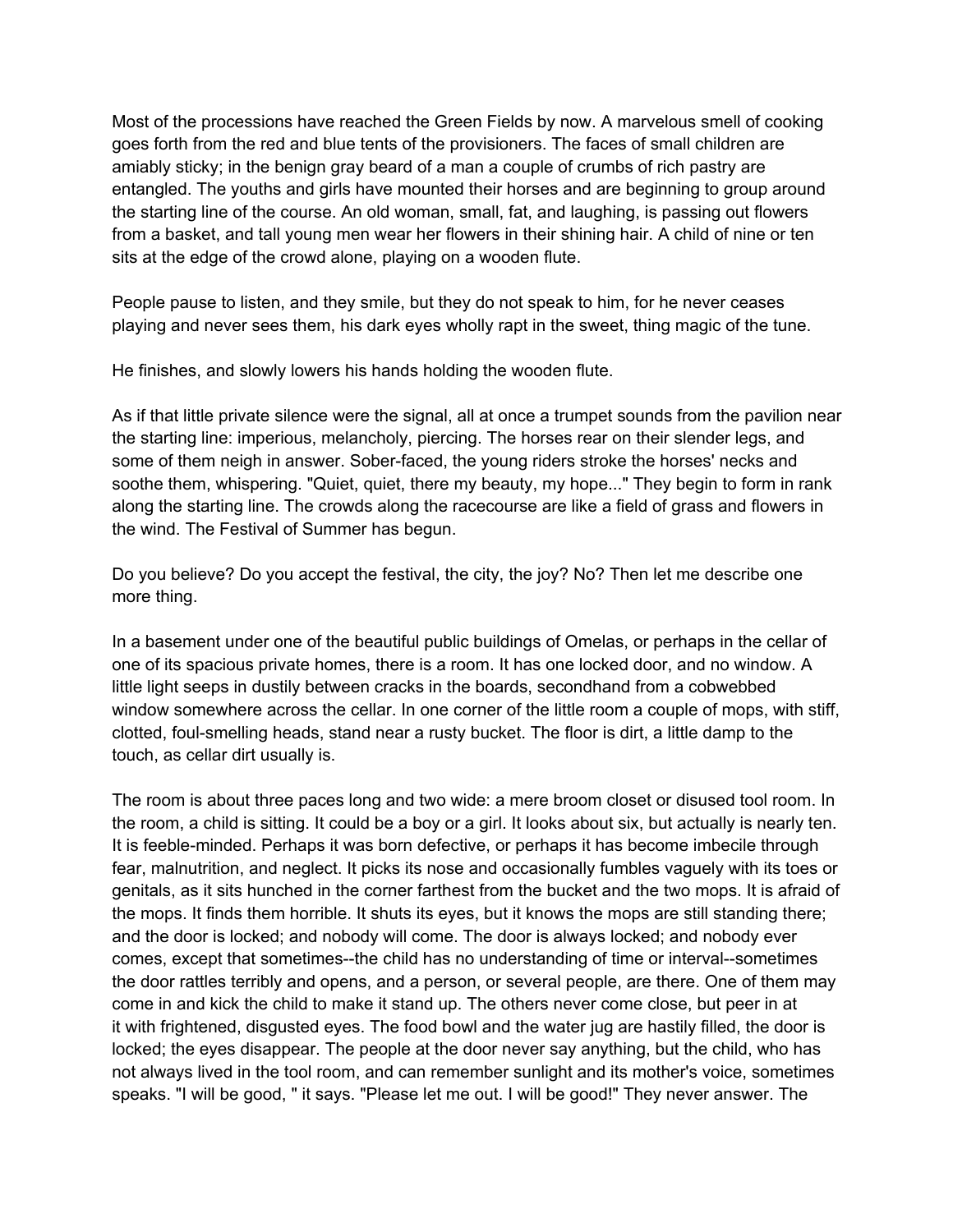child used to scream for help at night, and cry a good deal, but now it only makes a kind of whining, "eh-haa, eh-haa," and it speaks less and less often. It is so thin there are no calves to its legs; its belly protrudes; it lives on a half-bowl of corn meal and grease a day. It is naked. Its buttocks and thighs are a mass of festered sores, as it sits in its own excrement continually.

They all know it is there, all the people of Omelas. Some of them have come to see it, others are content merely to know it is there. They all know that it has to be there. Some of them understand why, and some do not, but they all understand that their happiness, the beauty of their city, the tenderness of their friendships, the health of their children, the wisdom of their scholars, the skill of their makers, even the abundance of their harvest and the kindly weathers of their skies, depend wholly on this child's abominable misery.

This is usually explained to children when they are between eight and twelve, whenever they seem capable of understanding; and most of those who come to see the child are young people, though often enough an adult comes, or comes back, to see the child. No matter how well the matter has been explained to them, these young spectators are always shocked and sickened at the sight. They feel disgust, which they had thought themselves superior to. They feel anger, outrage, impotence, despite all the explanations. They would like to do something for the child. But there is nothing they can do. If the child were brought up into the sunlight out of that vile place, if it were cleaned and fed and comforted, that would be a good thing, indeed; but if it were done, in that day and hour all the prosperity and beauty and delight of Omelas would wither and be destroyed. Those are the terms. To exchange all the goodness and grace of every life in Omelas for that single, small improvement: to throw away the happiness of thousands for the chance of happiness of one: that would be to let guilt within the walls indeed.

The terms are strict and absolute; there may not even be a kind word spoken to the child.

Often the young people go home in tears, or in a tearless rage, when they have seen the child and faced this terrible paradox. They may brood over it for weeks or years. But as time goes on they begin to realize that even if the child could be released, it would not get much good of its freedom: a little vague pleasure of warmth and food, no real doubt, but little more. It is too degraded and imbecile to know any real joy. It has been afraid too long ever to be free of fear. Its habits are too uncouth for it to respond to humane treatment. Indeed, after so long it would probably be wretched without walls about it to protect it, and darkness for its eyes, and its own excrement to sit in. Their tears at the bitter injustice dry when they begin to perceive the terrible justice of reality, and to accept it. Yet it is their tears and anger, the trying of their generosity and the acceptance of their helplessness, which are perhaps the true source of the splendor of their lives. Theirs is no vapid, irresponsible happiness. They know that they, like the child, are not free. They know compassion. It is the existence of the child, and their knowledge of its existence, that makes possible the nobility of their architecture, the poignancy of their music, the profundity of their science. It is because of the child that they are so gentle with children. They know that if the wretched one were not there sniveling in the dark, the other one, the flute-player, could make no joyful music as the young riders line up in their beauty for the race in the sunlight of the first morning of summer.